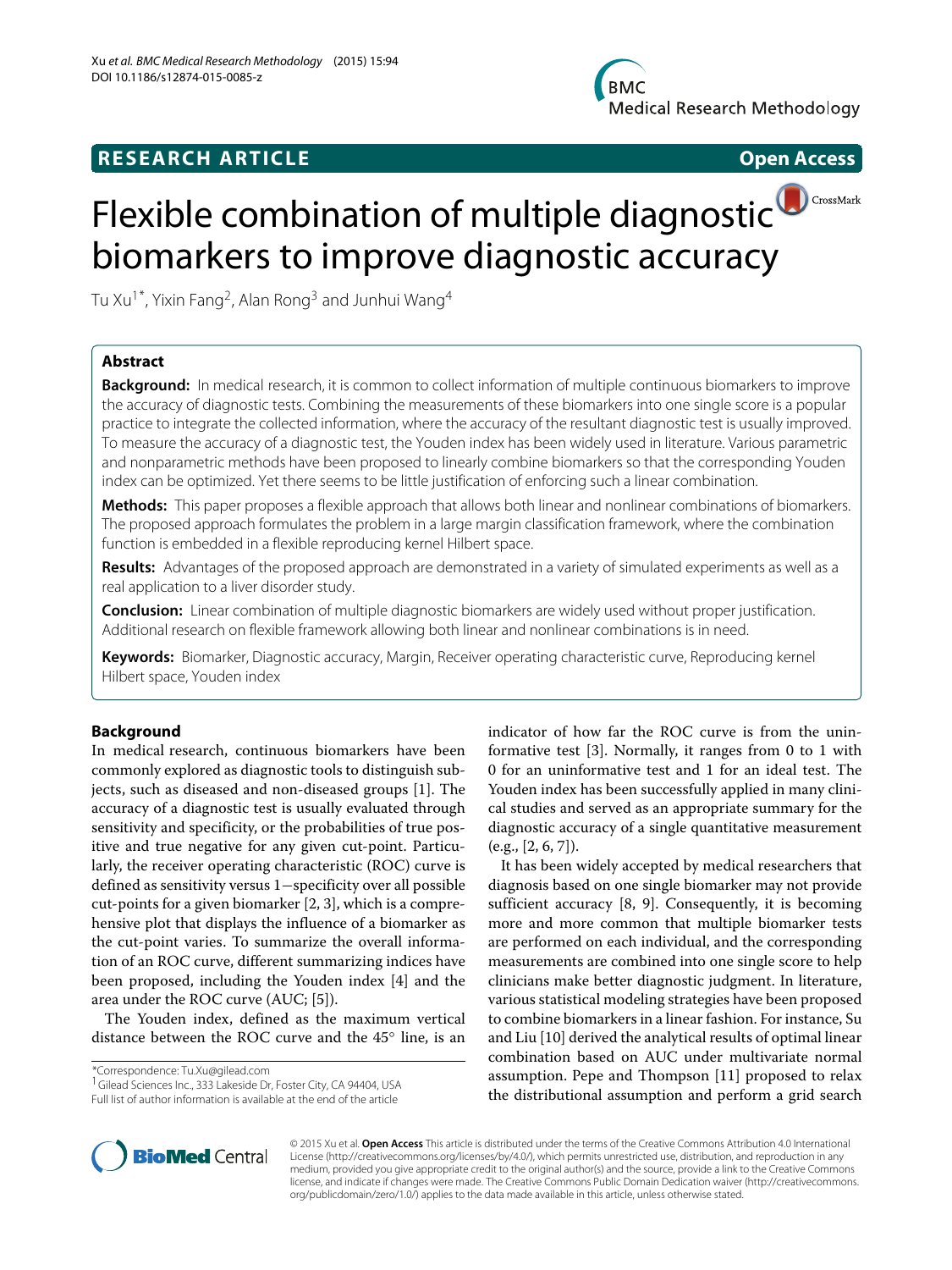for the optimal linear combination, while its computation becomes expensive when the number of biomarkers gets large. Recently, a number of alternatives were proposed to alleviate the computational burden. For instances, the min-max approach [\[12\]](#page-6-11) combines only the minimum and maximum values of biomarker measurements linearly; the stepwise approach [\[13\]](#page-6-12) combines all biomarker measurements in a stepwise manner. By targeting directly on the optimal diagnostic accuracy, Yin and Tian [\[14\]](#page-6-13) extended these two methods to optimize the Youden index and demonstrated their improved performance in a number of numerical examples.

In recent years, nonlinear methods have been popularly employed to combine multiple biomarkers in various fields, including genotype classification [\[15\]](#page-6-14), medical diagnosis [\[16\]](#page-6-15), and treatment selection [\[17\]](#page-6-16). In this paper, a new model-free approach is proposed and formulated in a large margin classification framework, where the biomarkers are flexibly combined into one single diagnostic score so that the corresponding Youdex index [\[4\]](#page-6-3) is maximized. Specifically, the combination function is modeled non-parametrically in a flexible reproducing kernel Hilbert space (RKHS; [\[18\]](#page-6-17)), where both linear and nonlinear combinations could be accommodated via a pre-specified kernel function.

The rest of the paper is organized as follows. In Section ['Methods',](#page-1-0) we provide some preliminary background of combining multiple biomarkers based on the Youden index. In Section ['Results and discussion',](#page-3-0) we discuss the motivation for flexible combinations and formulate the proposed flexible approach in a framework of large margin classification for combining multiple biomarkers. In Section ['Results and discussion',](#page-3-0) we conduct numerical experiments to demonstrate the advantages of the proposed approach, apply the proposed approach to a liver disorder study, and extend the proposed framework to incorporate the effect of covariates. Section ['Conclusions'](#page-5-0) contains some discussion.

#### <span id="page-1-0"></span>**Methods**

## **Preliminaries**

Suppose that every subject has *m* biomarker measurements  $X = (X_{(1)}, X_{(2)}, \ldots, X_{(m)})^T$  with a probability density function  $f(\mathbf{X})$ , where  $X_{(j)}$  is a continuous measurement of the *j*-th biomarker. It also has a binary response variable  $Y$  ∈  $\{1, -1\}$  indicating the subject is diseased or not. In literature, researchers from different fields [\[8,](#page-6-7) [9,](#page-6-8) [14\]](#page-6-13) have discussed and explored the validity of combining *m* biomarker measurements into one single score function  $g(X)$  as a more powerful diagnostic tool. A subject is diagnosed as diseased if the combined score  $g(X)$ is higher than a given cut-point *c*, and non-diseased otherwise. To summarize its diagnostic accuracy, the Youden index is commonly used in practice. With sensitivity and

specificity defined as  $\text{sen}(g, c) = Pr(g(\mathbf{X}) \ge c | Y = 1)$  and  $spec(g, c) = Pr(g(X) < c | Y = -1)$  respectively, the Youden index is formulated as

$$
J = \max_{g,c} \{ \text{sen}(g,c) + \text{spe}(g,c) - 1 \}.
$$

The Youden index normally ranges from 0 to 1, where  $J = 1$  corresponds to a perfect separation, and  $J = 0$ corresponds to a random guess.

To estimate the Youden index, various modeling strategies have been proposed. Schisterman et al. [\[19\]](#page-6-18) provided a closed form for the Youden index assuming the conditional distribution of  $X|Y = \pm 1$  follows a multivariate Gaussian distribution. Further relaxing the distributional assumption, kernel smoothing techniques were adopted by Yin and Tian [\[14\]](#page-6-13) and Fluss et al. [\[20\]](#page-6-19), where the sensitivity and specificity were estimated in a nonparametric fashion.

Note that the formulation of *J* can be rewritten as

<span id="page-1-2"></span>
$$
J = \max_{g,c} w(1)Pr(g(\mathbf{X}) \ge c, Y = 1) + w(-1)
$$
  
Pr(g(\mathbf{X}) < c, Y = -1) - 1  
= \max\_{g,c} \frac{1}{2}E(w(Y)(1 + Y \text{sign}(g(\mathbf{X}) - c))) - 1, (1)

where  $w(1) = 1/\pi$ ,  $w(-1) = 1/(1 - \pi)$ ,  $\pi = Pr(Y = 1)$ , and  $sign(u) = 1$  if  $u > 0$  and  $-1$  otherwise. Denote the ideal combination function  $g^*(\mathbf{x})$  and cut-point  $c^*$  as the ones that maximize *J* over all possible functionals and cutpoints. Following the proof of Proposition 1 in [\[21\]](#page-6-20), the ideal  $g^*(\mathbf{x})$  and  $c^*$  must satisfy

<span id="page-1-1"></span>
$$
sign(g^*(\mathbf{x}) - c^*) = sign(p(\mathbf{x}) - \pi), \qquad (2)
$$

where  $p(\mathbf{x}) = Pr(Y = 1|\mathbf{x})$  is the conditional probability of disease given the biomarker measurements.

#### **Linear or nonlinear combination**

In [\(2\)](#page-1-1), the ideal  $g^*(\mathbf{x})$  and  $c^*$  are defined based on  $p(\mathbf{x})$ that is often unavailable in practice. Hence the expectation in [\(1\)](#page-1-2) needs to be estimated based on the given sample  $(\mathbf{x}_i, y_i)_{i=1}^n$ . Specifically, a natural estimate  $\hat{J}$  can be obtained as

<span id="page-1-3"></span>
$$
\hat{J} = \max_{g,c} \frac{1}{2n} \sum_{i=1}^{n} \hat{w}(y_i)(1 + y_i \operatorname{sign}(g(\mathbf{x}_i) - c)) - 1
$$
  
= 
$$
\max_{g,c} \frac{1}{2|\mathcal{S}_1|} \sum_{i \in \mathcal{S}_1} (1 + \operatorname{sign}(g(\mathbf{x}_i) - c)) + \frac{1}{2|\mathcal{S}_{-1}|} \sum_{i \in \mathcal{S}_{-1}} (1 - \operatorname{sign}(g(\mathbf{x}_i) - c)) - 1,
$$
 (3)

where  $\hat{w}(1) = 1/\hat{\pi} = n/|\mathcal{S}_1|$ ,  $\hat{w}(-1) = n/|\mathcal{S}_{-1}|$ ,  $\mathcal{S}_1 =$  ${i : y_i = 1}, \mathcal{S}_{-1} = {i : y_i = -1}, \text{ and } | \cdot | \text{ denotes the set}$ cardinality.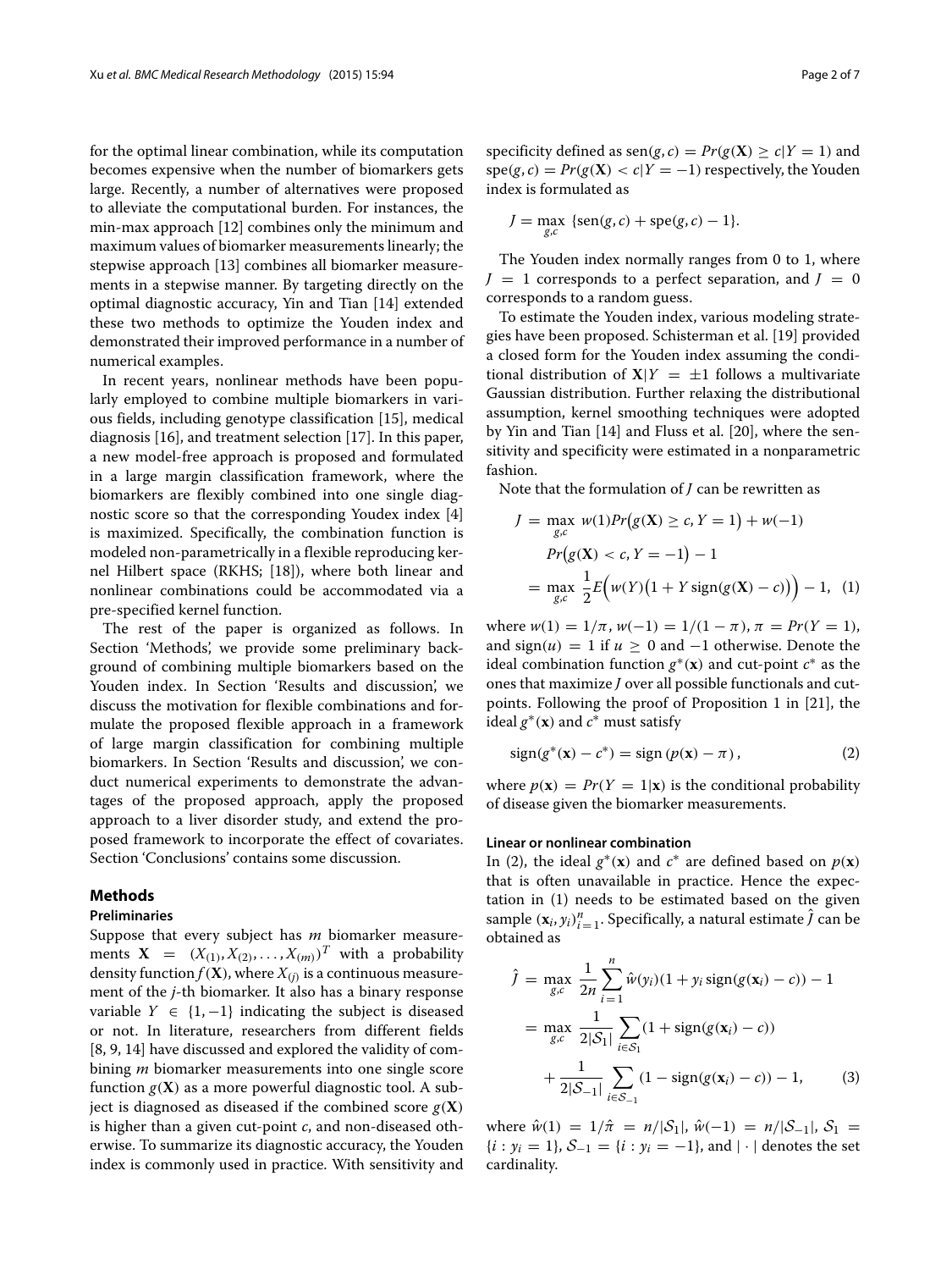The optimization in [\(3\)](#page-1-3) is generally intractable without a specified candidate space of *g*. In literature, linear functional space  $g(x) = \beta^{T}x$  is often used [\[10–](#page-6-9)[14\]](#page-6-13), mainly due to its convenient implementation and natural interpretation. Yet there seems to be lack of scientific support for the use of linear combination of biomarkers.

Consider a toy example, where  $\pi = 1/2$ , **X**|*Y* = 1 ∼  $N_2((1,1)^T, I_2)$  and  $\mathbf{X}|Y = -1 \sim N_2((0,0)^T, I_2)$ , where  $I_2$ is a 2-dimensional identity matrix. Then for any given **x**,

$$
p(\mathbf{x}) = \frac{f(\mathbf{x}|Y=1)}{f(\mathbf{x}|Y=1) + f(\mathbf{x}|Y=-1)} = \frac{1}{1 + e^{1 - (x_{(1)} + x_{(2)})}}.
$$

where  $\mathbf{x} = (x_{(1)}, x_{(2)})^T$ . Thus, the ideal combination of biomarkers  $g^*(\mathbf{x})$  can take the linear form  $g^*(\mathbf{x}) = x_1 +$  $x_2$ , leading to  $sign(g^*(\mathbf{x}) - c) = sign(p(\mathbf{x}) - 1/2)$  with  $c = 1$ . However, if the biomarkers are heterocedastic in the positive and negative groups, the ideal combination would be no longer linear. For instance, when  $X|Y = 1$  ∼  $N_2((1,1)^T,I_2)$  but  $\mathbf{X}|Y = -1 \sim N_2((0,0)^T,2I_2)$ ,

$$
p(\mathbf{x}) = \frac{f(\mathbf{x}|Y=1)}{f(\mathbf{x}|Y=1) + f(\mathbf{x}|Y=-1)}
$$
  
= 
$$
\frac{2}{2 + e^{1-(x_{(1)}+x_{(2)}) + (x_{(1)}^2+x_{(2)}^2)/4}}.
$$

Clearly, the ideal combination of biomarkers is a quadratic function  $g^*(\mathbf{x}) = \frac{x_{(1)}^2 + x_{(2)}^2}{4} - (x_{(1)} + x_{(2)})$  with  $c = \log(2) - 1$ . Furthermore, if the conditional distribution **X**|*Y* is unknown, then the ideal combination of biomarkers may take various forms, and thus a prespecified assumption on linear combination can be too restrictive and lead to suboptimal combinations.

#### **Model-free estimation formulation**

To allow more flexible  $g(x)$  than linear functions, it is natural to optimize [\(3\)](#page-1-3) over a bigger functional space consisting of nonlinear functions. The objective function in [\(3\)](#page-1-3) can be simplified as

$$
\min_{g,c} \frac{1}{n} \sum_{i=1}^n \hat{w}(y_i) \big(1 - \text{sign}(u_i)\big),
$$

where  $u_i = y_i(g(\mathbf{x}_i) - c)$ . However, it involves a sign operator, which makes it discontinuous in *g* and thus difficult to optimize in general [\[22\]](#page-6-21). To circumvent the difficulty, surrogate loss functions are often used to facilitate the computation, so that the estimation formulation becomes

$$
\min_{g,c} \frac{1}{n} \sum_{i=1}^n \hat{w}(y_i) L(u_i).
$$

Popularly used surrogate loss functions include the hinge loss  $L(u) = (1 - u)_+$  [\[23\]](#page-6-22), the logistic loss  $L(u) = \log(1 + \exp(-u))$  [\[24\]](#page-6-23), the  $\psi$ -loss  $L(u) = \min((1 - u)_+, 1)$  [\[22,](#page-6-21) [25\]](#page-6-24), and the extended

 $\psi_{\delta}$ -loss  $L_{\delta}(u) = \min\left\{\frac{1}{\delta}(\delta - u)_+, 1\right\}$  [\[26\]](#page-6-25). It is showed that all these surrogate loss functions are Fisher consistent in estimating the 0-1 loss  $1 - sign(u)$ . The general proofs are given in [\[22,](#page-6-21) [27,](#page-6-26) [28\]](#page-6-27), and thus omitted here. Figure [1](#page-2-0) displays the 0-1 loss, the hinge loss, the logistic loss, the  $\psi$ -loss, and the  $\psi_{0.5}$ -loss as functions of *u*. For illustration, we focus on the  $\psi_{\delta}$ -loss in the sequel considering its extendability to a more flexible framework with covariate effects as discussed in Section 6.

<span id="page-2-1"></span>With the  $\psi_{\delta}$ -loss, the proposed model-free estimation framework for  $(g(x), c)$  is formulated as

$$
\min_{g \in \mathcal{H}_K, c \in \mathbb{R}} \frac{1}{n} \sum_{i=1}^n \hat{w}(y_i) L_\delta(y_i(g(\mathbf{x}_i) - c)) + \lambda \mathcal{J}(g), \qquad (4)
$$

where  $\lambda$  is a tuning parameter,  $\mathcal{H}_K$  is set as a RKHS associated with a pre-specified kernel function  $K(\cdot, \cdot)$ , and  $\mathcal{J}(g) = \frac{1}{2} ||g||_{\mathcal{H}_K}^2$  is the RKHS norm penalizing the complexity of  $g(\mathbf{x})$ . The popular kernel functions include the linear kernel  $K(\mathbf{u}, \mathbf{v}) = \mathbf{u}^T \mathbf{v}$ , the *m*-th order polynomial kernel  $K(\mathbf{u}, \mathbf{v}) = (1 + \mathbf{u}^T \mathbf{v})^m$ , and the Gaussian kernel  $K(\mathbf{u}, \mathbf{v}) = \exp \left\{ -\|\mathbf{u} - \mathbf{v}\|^2 / 2\tau^2 \right\}$  with a scale parameter  $\tau^2$ . When the linear kernel is used, the resultant  $\mathcal{H}_K$  contains all linear functions; when the Gaussian kernel is used,  $\mathcal{H}_K$ becomes much richer and admits more flexible nonlinear functions.

More interestingly, the representer theorem [\[18\]](#page-6-17) implies that the solution to [\(4\)](#page-2-1) must be of the form  $\hat{g}(\mathbf{x}) = \sum_{i=1}^{n} a_i K(\mathbf{x}_i, \mathbf{x})$ , and thus  $||g||^2_{\mathcal{H}_K} = \mathbf{a}^T \mathbf{K} \mathbf{a}$  with **a** =  $(a_1, \dots, a_n)^T$  and **K** =  $(K(\mathbf{x}_i, \mathbf{x}_j))_{i,j=1}^n$ . The representor theorem greatly simplifies the optimization task by turning the minimization over a functional space into

<span id="page-2-0"></span>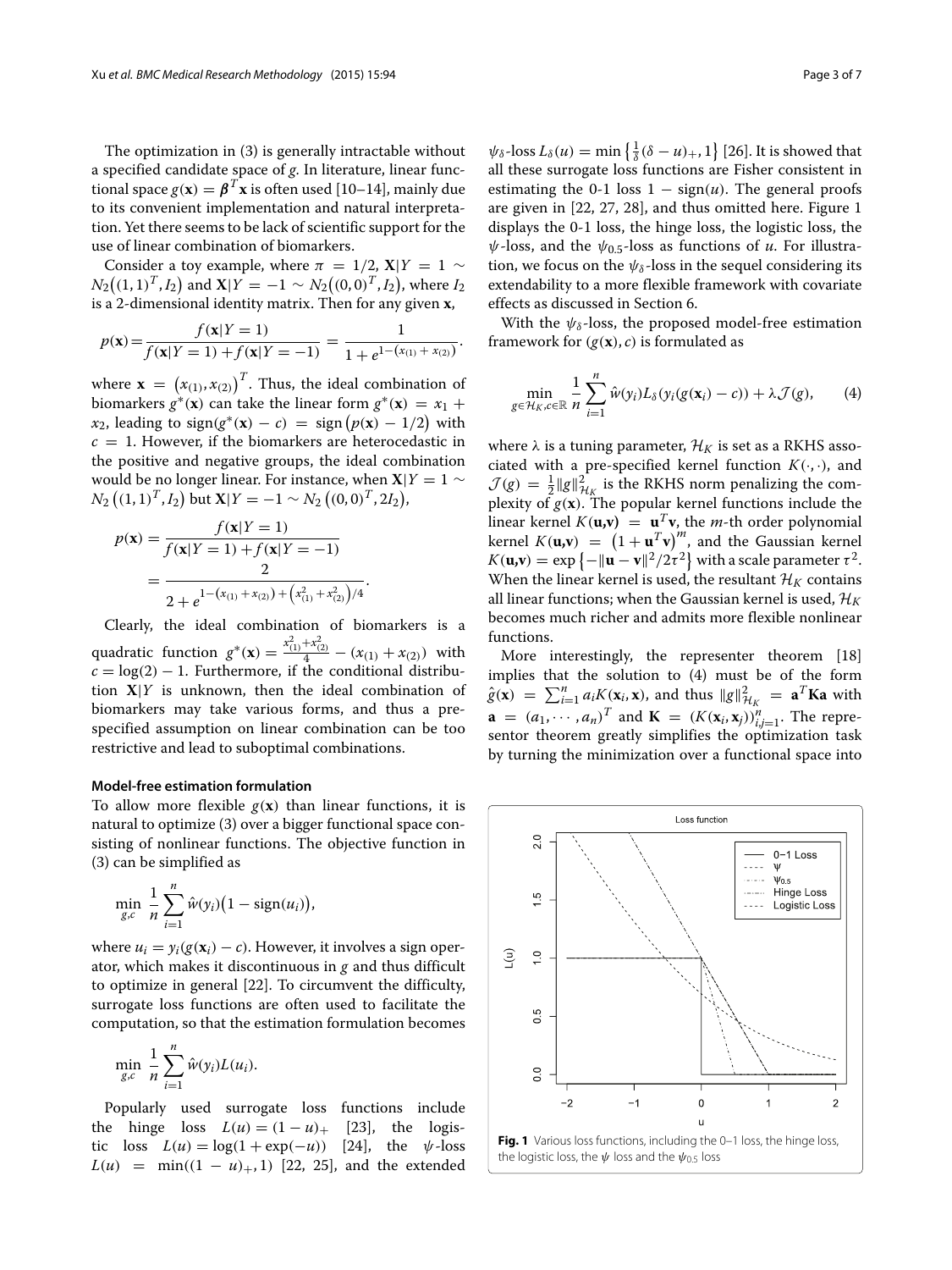the minimization over a finite-dimensional vector space. Specifically, the minimization task in [\(4\)](#page-2-1) becomes

$$
\min_{a \in \mathbb{R}^n, c \in \mathbb{R}} s(\tilde{\mathbf{a}}) = \frac{1}{n} \sum_{i=1}^n \hat{w}_i(y_i) L_\delta \left( y_i \left( \sum_{j=1}^n a_j K(\mathbf{x}_i, \mathbf{x}_j) - c \right) \right) + \frac{\lambda}{2} \mathbf{a}^T \mathbf{K} \mathbf{a},
$$
\n(5)

where  $\tilde{\mathbf{a}} = (\mathbf{a}^T, c)^T$  is an  $(n + 1)$ -dim vector.

The minimization task in [\(5\)](#page-3-1) involves a non-convex function  $L_{\delta}(\cdot)$ , and thus we employ the difference convex algorithm (DCA; [\[29\]](#page-6-28)) to tackle the non-convex optimization task. The DCA decomposes the non-convex objective function in to the difference of two convex functions, and iteratively approximates it through a refined convex objective function. It has been widely used for non-convex optimization and delivers superior numerical performance [\[17,](#page-6-16) [21,](#page-6-20) [30\]](#page-6-29). Its computational complexity is of order  $o(log(1/\epsilon)n^3)$  [\[30\]](#page-6-29), where  $\epsilon$  denotes the computational precision. The details of solving [\(5\)](#page-3-1) are similar to that in [\[21\]](#page-6-20), and thus omitted here.

#### <span id="page-3-0"></span>**Results and discussion**

## **Simulation examples**

This section examines the proposed estimation method for combining biomarkers in a number of simulated examples. The numerical performance of the proposed kernel machine estimation (KME) method is compared against some existing popular alternatives, including the min-max method (MMM) [\[12\]](#page-6-11), the parametric method under multivariate normality assumption (MVN) [\[31\]](#page-6-30), the non-parametric kernel smoothing method (KSM) with Gaussian kernel [\[14\]](#page-6-13), the stepwise method (SWM) [\[13\]](#page-6-12), and the other two classification methods in [\[15\]](#page-6-14), the logistic regression (LR) and the classification tree (TREE).

For illustration, the kernel function used in all methods is set as the linear kernel  $K(\mathbf{z}_1, \mathbf{z}_2) = \mathbf{z}_1^T \mathbf{z}_2$  and the Gaussian kernel  $K(\mathbf{z}_1, \mathbf{z}_2) = e^{-\|\mathbf{z}_1 - \mathbf{z}_2\|^2/2\tau^2}$ , where the scale parameter  $\tau^2$  is set as the median of pairwise Euclidean distances between the positive and negative instances within the training set [\[32\]](#page-6-31). The tuning parameter  $\lambda$  for our proposed method is selected by 5-fold cross validation that maximizes the empirical Youden index

$$
\tilde{J} = \frac{1}{5} \sum_{k=1}^{5} \left( \frac{\sum_{i \in V_k} I(y_i = -1)I(\hat{g}(\mathbf{x}_i) \le c)}{\sum_{i \in V_k} I(y_i = -1)} - \frac{\sum_{i \in V_k} I(y_i = 1)I(\hat{g}(\mathbf{x}_i) \le c)}{\sum_{i \in V_k} I(y_i = 1)} \right),
$$
\n(6)

where  $I(\cdot)$  is an indicator function and  $V_k$  is the validation set of *k*-th folder. The maximization is conducted via a grid search, where the grid for selecting  $\lambda$  is set as  $\left\{10^{(s-41)/10}; s=1,\cdots,81\right\}$ . The optimal solutions of MVN and KSM are searched by routine *optim()* in R as suggested in Ying and Tian [\[14\]](#page-6-13). SWM and MMM are based on the grid search with the same grid. TREE is tuned by default in R. Furthermore, for the proposed KME method,  $\delta$  is set as 0.1 for all simulated examples as suggested in Hedayat et al. [\[26\]](#page-6-25).

<span id="page-3-1"></span>Four simulated examples are examined. Example [1](#page-3-2) is similar to Example 5.1.1 in [\[14\]](#page-6-13). Example [2](#page-3-3) modifies Example [1](#page-3-2) by using multivariate Gamma distribution, which appears to be a popular model assumption in literature [\[19\]](#page-6-18). Examples [3](#page-3-4) and [4](#page-3-5) are similar to Setting 2 in [\[17\]](#page-6-16) and Example II(b) in [\[33\]](#page-6-32), which simulate data from logistic models with nonlinear effect terms

<span id="page-3-2"></span>*Example 1.* A random sample  $\{(X_i, Y_i); i = 1, \dots, n\}$ is generated as follows. First, *Yi* is generated from Bernoulli(0.5). Second, if  $Y_i = 1$ , then  $X_i$  is generated from  $MVN(\mu_1, \Sigma_1)$ , where  $\mu_1 = (0.4, 1.0, 1.5, 1.2)^T$  and  $\Sigma_1 = 0.3I_4 + 0.7J_4$  with  $I_4$  a 4-dimensional identity matrix and *J*<sub>4</sub> a 4 × 4 matrix of all 1's; if  $Y_i = -1$ , then  $X_i$  is generated from  $MVN(\mu_2, \Sigma_1)$  with  $\mu_2 = (0, 0, 0, 0)^T$ .

<span id="page-3-3"></span>*Example 2.* A random sample  $\{(X_i, Y_i); i = 1, \dots, n\}$ is generated as follows. First, *Yi* is generated from Bernoulli(0.5). Second, if  $Y_i = 1$ , then  $X_i$  is generated from a multivariate gamma distribution with mean  $\mu_1$  = (0.55, 0.7, 0.85, 1)<sup>T</sup> and covariance matrix  $\Sigma_1$  =  $0.25J_4$  + diag(0.025, 0.1, 0.175, 0.25); if  $Y_i$  = -1, then **X***<sup>i</sup>* is generated from multivariate gamma distribution with mean  $\mu_2 = (0.55, 0.55, 0.55, 0.55)^T$  and covariance matrix  $\Sigma_2 = 0.025I_4 + 0.25J_4$ . The multivariate gamma distributed samples are generated with normal copula.

<span id="page-3-4"></span>*Example 3.* A random sample  $\{(X_i, Y_i); i = 1, \dots, n\}$ is generated as follows. First,  $X_i$  is generated from  $MVN(\mu, Σ)$ , where  $\mu = (0, 0, 0, 0)^T$  and  $Σ = 0.3I_4 +$ 0.7 $J_4$ . Second,  $Y_i$  is generated from a logistic model with  $logit(p(\mathbf{x})) = x_{(1)} + x_{(2)}^2 + x_{(3)}^3 + x_{(4)}^4 - 1.5.$ 

<span id="page-3-6"></span><span id="page-3-5"></span>*Example 4.* A random sample  $\{(\mathbf{X}_i, Y_i); i = 1, \dots, n\}$  is generated as follows. First,  $\mathbf{X}_i$  is generated from  $t_4(\boldsymbol{\mu}, \Sigma),$ where  $\mu = (0, 0, 0, 0)^T$  and  $\Sigma = I_4$ . Second,  $Y_i$ is generated from a logistic model with  $logit(p(x))$  =  $8\left(\sin(0.5\pi x_{(1)}) + \cos(\pi x_{(1)}x_{(2)}) + x_{(3)}^2 + 3x_{(3)}x_{(4)} + x_{(4)}^2\right).$ 

In all examples, the sample sizes for training *ntr* and testing  $n_{te}$  are set as  $n_{tr} = 100, 250, 500$  and  $n_{te} =$ 2000, respectively. Each scenario is replicated 100 times. The averaged empirical Youden index  $\hat{j}$  estimated on the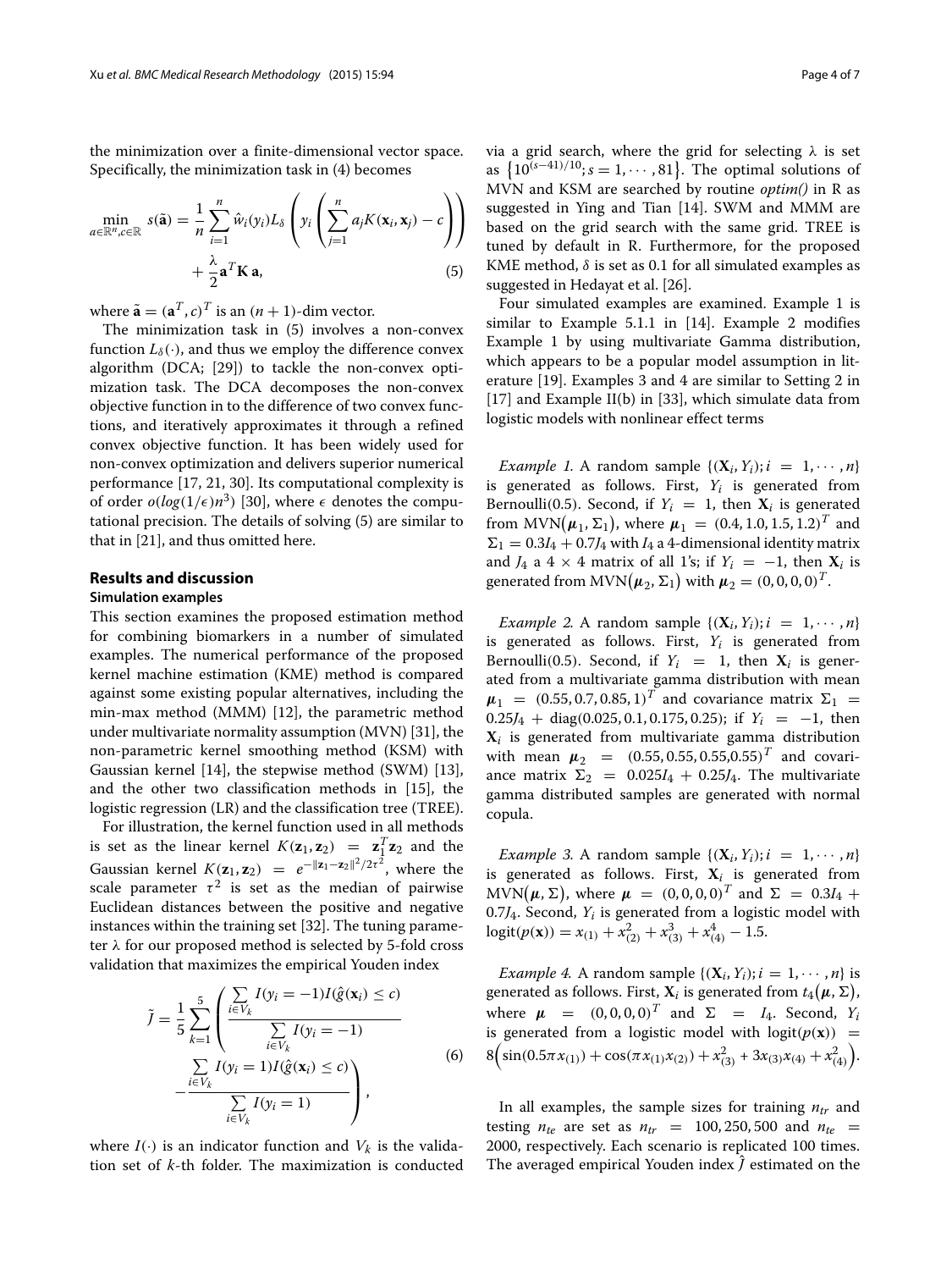testing sets, as well as the corresponding standard deviations, are summarized in Table [1.](#page-4-0)

It is evident that our proposed methods, linear kernel machine estimation method (LKME) and Gaussian kernel machine estimation method (GKME), yield competitive performance in all examples. The performance of MVN,

<span id="page-4-0"></span>**Table 1** Simulation examples: estimated means and standard deviations (in parentheses) of the empirical Youden index J over 100 replications

|             | $n = 100$      | $n = 250$      | $n = 500$      |
|-------------|----------------|----------------|----------------|
| Example 1   |                |                |                |
| <b>LKME</b> | 0.604(0.0042)  | 0.628(0.0019)  | 0.641(0.0018)  |
| <b>GKME</b> | 0.572(0.0063)  | 0.604(0.0029)  | 0.623(0.0023)  |
| <b>MMM</b>  | 0.455(0.0032)  | 0.470(0.0021)  | 0.483(0.0020)  |
| <b>MVN</b>  | 0.633(0.0018)  | 0.638(0.0014)  | 0.647(0.0012)  |
| <b>KSM</b>  | 0.388(0.0180)  | 0.458(0.0104)  | 0.490 (0.0106) |
| <b>SWM</b>  | 0.555(0.0065)  | 0.594(0.0044)  | 0.611(0.0035)  |
| <b>LR</b>   | 0.628(0.0022)  | 0.639(0.0017)  | 0.646 (0.0017) |
| <b>TREE</b> | 0.490 (0.0068) | 0.525(0.0047)  | 0.559 (0.0029) |
| Example 2   |                |                |                |
| LKME        | 0.636(0.0075)  | 0.690(0.0025)  | 0.710(0.0015)  |
| <b>GKME</b> | 0.612(0.0054)  | 0.654(0.0045)  | 0.696(0.0016)  |
| <b>MMM</b>  | 0.609(0.0033)  | 0.622(0.0025)  | 0.622 (0.0022) |
| <b>MVN</b>  | 0.573(0.0065)  | 0.571(0.0047)  | 0.563(0.0040)  |
| <b>KSM</b>  | 0.214(0.0281)  | 0.046(0.0164)  | 0.047(0.0171)  |
| <b>SWM</b>  | 0.447(0.0094)  | 0.426 (0.0078) | 0.429 (0.0065) |
| LR          | 0.648(0.0054)  | 0.675(0.0028)  | 0.678(0.0025)  |
| TRFF        | 0.433(0.0052)  | 0.512 (0.0039) | 0.555 (0.0036) |
| Example 3   |                |                |                |
| <b>LKME</b> | 0.296(0.0091)  | 0.367(0.0053)  | 0.389 (0.0049) |
| <b>GKME</b> | 0.511(0.0052)  | 0.568 (0.0028) | 0.592 (0.0022) |
| <b>MMM</b>  | 0.423(0.0035)  | 0.434(0.0021)  | 0.443 (0.0018) |
| <b>MVN</b>  | 0.344(0.0050)  | 0.371(0.0045)  | 0.377(0.0041)  |
| <b>KSM</b>  | 0.192(0.0085)  | 0.193(0.0084)  | 0.202(0.0086)  |
| <b>SWM</b>  | 0.370 (0.0057) | 0.406(0.0028)  | 0.417(0.0025)  |
| LR          | 0.307(0.0043)  | 0.316 (0.0030) | 0.320 (0.0026) |
| <b>TREE</b> | 0.424(0.0059)  | 0.477(0.0042)  | 0.528 (0.0031) |
| Example 4   |                |                |                |
| LKME        | 0.103(0.0102)  | 0.150(0.0098)  | 0.209(0.0089)  |
| <b>GKME</b> | 0.529(0.0078)  | 0.626(0.0050)  | 0.682(0.0028)  |
| <b>MMM</b>  | 0.184(0.0084)  | 0.227(0.0034)  | 0.236(0.0026)  |
| <b>MVN</b>  | 0.109(0.0071)  | 0.152(0.0056)  | 0.189(0.0054)  |
| <b>KSM</b>  | 0.188(0.0050)  | 0.213(0.0035)  | 0.220(0.0028)  |
| <b>SWM</b>  | 0.255(0.0078)  | 0.293(0.0050)  | 0.307 (0.0039) |
| LR          | 0.002(0.0023)  | 0.004(0.0008)  | 0.011(0.0007)  |
| TREE        | 0.257(0.0143)  | 0.364(0.0111)  | 0.368 (0.0101) |

SWM, and LR is competitive in Example [1](#page-3-2) as the data within each class indeed follows a Gaussian distribution sharing a common covariance structure, and thus the linear combination is optimal. Their performance becomes less competitive in other examples when linear combination is no longer optimal. It is evident that in Examples [3](#page-3-4) and [4,](#page-3-5) with nonlinear patterns specified, the GKME outperforms all other methods. Especially, in Example [4,](#page-3-5) the performance of GKME is outstanding due to a strong nonlinear pattern specified. In general, the performance of KSM is less competitive. It could be due to the overfitting issue when applying the Gaussian kernel to estimate sensitivity and specificity. With similar exhaustive grid search, the performance of SWM is better than MMM in Examples [1](#page-3-2) and [4](#page-3-5) but worse in Examples [2](#page-3-3) and [3.](#page-3-4) As for the two classification methods, LR yields competitive performance in Examples [1](#page-3-2) and [2](#page-3-3) and becomes less competitive when logistic models with nonlinear patterns are applied in Examples [3](#page-3-4) and [4.](#page-3-5) The performance of TREE is modest considering the nature of recursive partition.

Furthermore, it is of interest to conduct a numerical comparison on the performance of various surrogate loss functions in estimating the Youden index *J*. Figure [2](#page-4-1) displays their estimated empirical Youden index  $\hat{J}$  in Example [3](#page-3-4) with training size 500 over 100 replications. It is evident that the performances of all loss functions are similar.

## **Real application**

In this section, our proposed method is applied to a study of liver disorder. The dataset consists of 345 male

<span id="page-4-1"></span>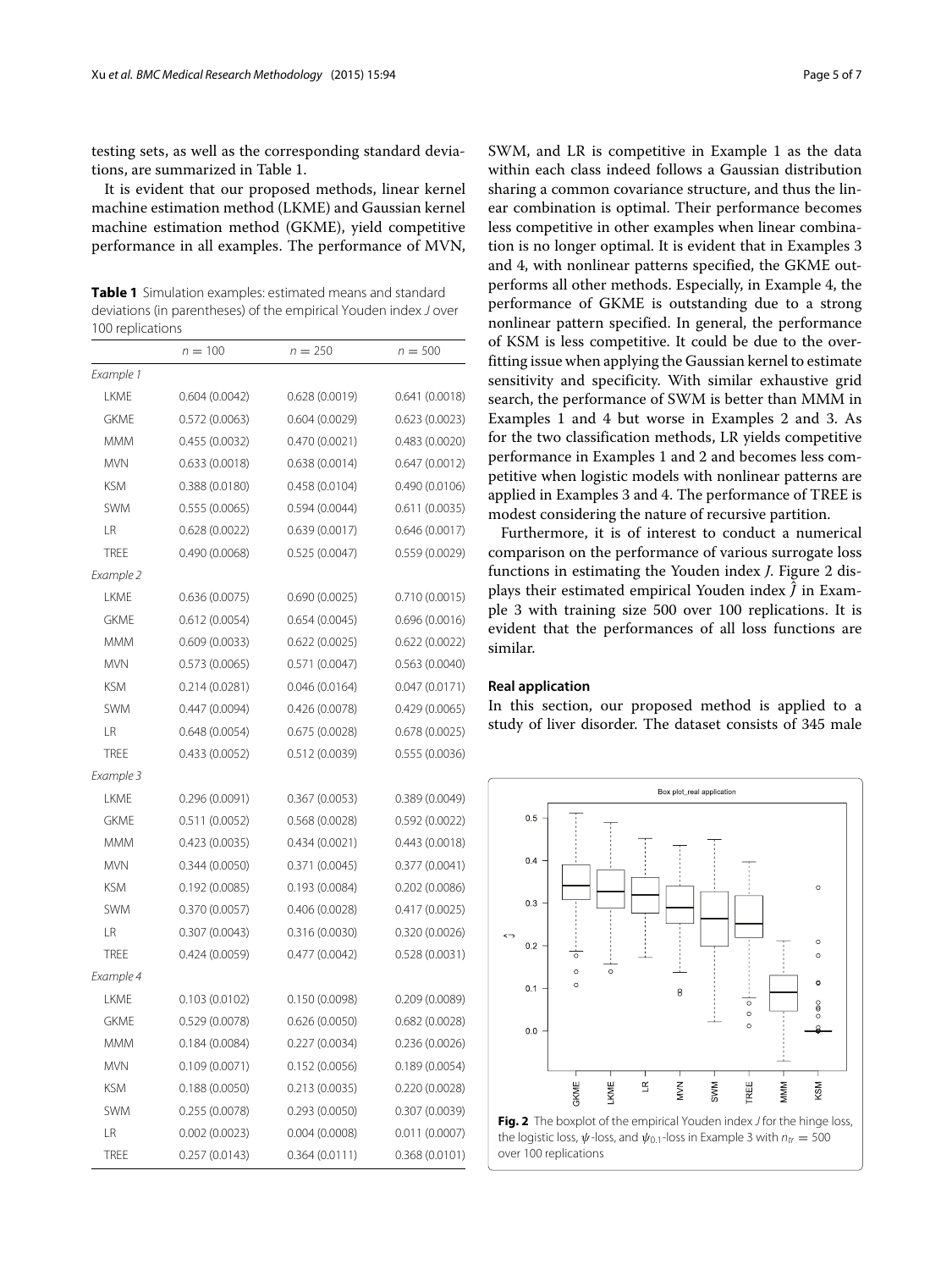subjects with 200 subjects in the control group and 145 subjects in the case group. For each subject, there are five blood tests (mean corpuscular volume, alkaline phosphotase, alamine aminotransferase, aspartate aminotransferase, and gamma-glutamyl transpeptidase) which are thought to be sensitive to liver disorders that may be related to excessive alcohol consumption, and another covariate with the average daily alcoholic beverages consumption information. The corresponding empirical estimates of the Youden index of all six markers are 0.141, 0.178, 0.174, 0.144, 0.240, and 0.121, respectively. The dataset was created by BUPA Medical Research Ltd., and is publicly available at University of California at Irvine Machine Learning Repository (*[https://archive.ics.](https://archive.ics.uci.edu/ml/datasets/Liver+Disorders) [uci.edu/ml/datasets/Liver+Disorders](https://archive.ics.uci.edu/ml/datasets/Liver+Disorders)*).

The total 345 samples are randomly split into a training set of 200 samples and a testing set of 145 samples. We also set  $\delta = 0.1$  and select the tuning parameter  $\lambda$  by 5-fold cross validation targeting on maximizing [\(6\)](#page-3-6). The experiment is replicated 100 times, and Fig. [3](#page-5-1) summarizes the averaged performance measures of our proposed method, MMM, MVN, KSM, SWM, LR, and TREE.

It is evident that our proposed method delivers competitive performance in comparison with other methods. It is also interesting to notice the significant improvement on diagnostic accuracy by combining biomakers nonlinearly. It is encouraging to note that our proposed methods with Gaussian kernel outperforms all other methods.

## **Combining biomarkers with covariate-adjusted formulation**

In many situations, the accuracy of diagnostic tests could be largely influenced by various factors, which

<span id="page-5-1"></span>

population-based cut-point *c* does not take into account. To incorporate the effect of covariates, a natural idea is to consider personalized cut-point function  $c(\mathbf{z})$  as proposed in [\[21\]](#page-6-20). The covariate-adjusted formulation of *J* is then expressed as

$$
J = \max_{g,c} \frac{1}{2} E\Big(w(Y, \mathbf{Z}) \big(1 + Y \operatorname{sign}(g(\mathbf{X}) - c(\mathbf{Z})\big) \Big) - 1, (7)
$$

where  $w(1, z) = 1/\pi_z$ ,  $w(-1, z) = 1/(1 - \pi_z)$ , and  $\pi_z =$  $Pr(Y = 1 | \mathbf{Z} = \mathbf{z}).$ 

Under this extended framework, the hinge loss, the logistic loss, and the  $\psi$ -loss are not longer Fisher consistent in estimating sign( $g(x) - c(z)$ ), as the candidate function is restricted to the form of  $g(\mathbf{x}) - c(\mathbf{z})$  [\[26\]](#page-6-25). Proposition [1](#page-5-2) shows that the surrogate  $\psi_{\delta}$ -loss can still achieve the Fisher consistency when  $\delta$  approaches 0.

<span id="page-5-2"></span>**Proposition 1.** *Denote*  $\mathcal{D}_{g,c,\epsilon} = {\tilde{\mathbf{x}}} : g(\mathbf{x}) - c(\mathbf{z}) \geq$ 0 *and*  $|p_z(x) - \pi_z| \ge \epsilon$ , where  $\tilde{x} = (x, z)$ , and  $p_z(x) = Pr(Y = 1|\tilde{x})$ *. Given any*  $\epsilon > 0$ *, let*  $(g_{\delta}^*, c_{\delta}^*) =$  $\argmin_{g,c} E(w(Y, \mathbf{Z})L_{\delta}(Y(g(X) - c(\mathbf{Z}))))$ , then as  $\delta \to 0$ ,

$$
Pr\left( \mathcal{D}_{g^*_\delta,c^*_\delta,\epsilon} \ \triangle \mathcal{D}_{g^*,c^*,\epsilon} \right) \rightarrow 0,
$$

*where denotes the symmetric difference of two sets.*

With the surrogate  $\psi_{\delta}$ -loss, the covariate-adjusted estimation formulation becomes

<span id="page-5-3"></span>
$$
\min_{g \in \mathcal{H}_{K_1}, c \in \mathcal{H}_{K_2}} \frac{1}{n} \sum_{i=1}^n \hat{w}_i(y_i, \mathbf{z}_i) L_\delta \left( y_i \left( g(\mathbf{x}_i) - c(\mathbf{z}_i) \right) \right) + \frac{\lambda}{2} \left( \|g\|_{K_1}^2 + \|c\|_{K_2}^2 \right), \tag{8}
$$

where  $K_1(\cdot, \cdot)$  and  $K_2(\cdot, \cdot)$  are two per-specified kernel functions,  $\mathcal{H}_{K_1}$  and  $\mathcal{H}_{K_2}$  are their corresponding RKHS's, and  $\|g\|_{K_1}^2$  and  $\|c\|_{K_2}^2$  are the corresponding RKHS norms. The optimization in [\(8\)](#page-5-3) can be solved by DCA as for the population-based framework, and the details are omitted here.

## <span id="page-5-0"></span>**Conclusions**

This paper proposes a flexible model-free framework for combining multiple biomarkers. As opposed to most existing methods focusing on the optimal linear combinations, the framework admits both linear and nonlinear combinations. The superior numerical performance of the proposed approach is demonstrated in a number of simulated examples and a real application to the liver disorder study, especially when the sample size is relatively large. Furthermore, the proposed method is especially efficient with a relatively large number of biomarkers present, where most existing methods relying on grid search are often inefficient. An extension of the proposed framework to the covariate-adjusted formulation is also included.